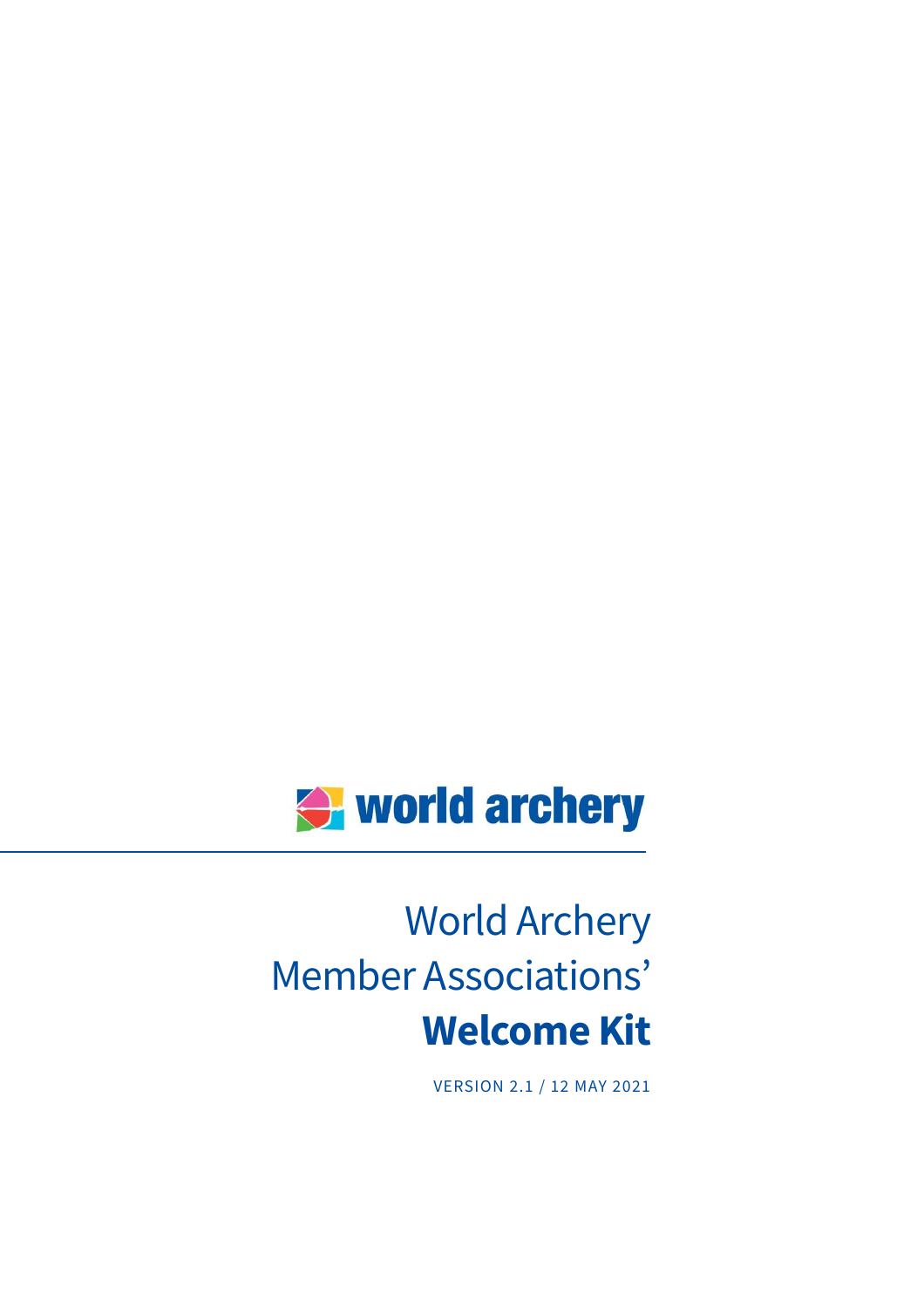# <span id="page-1-0"></span>Introduction

The purpose of this document is to explain how to become a member of World Archery. Brief overview of the organisation together with the membership requirements and application procedure are described and the application forms are attached.

#### <span id="page-1-1"></span>**Contents**

#### **[Introduction](#page-1-0)**

*[Contents](#page-1-1)*

#### **[1. World Archery](#page-2-0)**

*[1.1 General information](#page-2-1)*

*[1.2 Information sharing](#page-3-0)*

#### **[2. Constitution and rules](#page-3-1)**

#### **[3. World Archery membership](#page-4-0)**

- *[3.1 Why become a member of World Archery?](#page-4-1)*
- *[3.2 How to become a Member Association of World Archery?](#page-5-0)*
- *[3.3 Membership fee](#page-6-0)*

#### **[4. Development](#page-7-0)**

- *[4.1 Development and assistance programmes](#page-7-1)* [Olympic Solidarity](#page-7-2) [The development department](#page-7-3)
- *[4.2 World Archery coaching education](#page-8-0)*
- *[4.3 Training Centres](#page-8-1)*

*[World Archery Excellence Centre](#page-8-2)*

*[Bangkok Training Centre](#page-8-3)*

*[4.4 Governance development](#page-8-4)*

#### **[5. Safety](#page-9-0)**

*[Group safety considerations](#page-9-1) [Individual safety considerations](#page-9-2)*

#### **[6. Contacts](#page-10-0)**

[World Archery Federation office](#page-10-1) [World Archery staff related to new member associations](#page-10-2) [Development Agents and Regional Consultants](#page-10-3) [Continental Associations](#page-10-4) [National Olympic Committees](#page-10-5)

#### **[Appendix 1: World Archery Membership Application Form](#page-11-0)**

#### **[Appendix 2: Contact Form](#page-12-0)**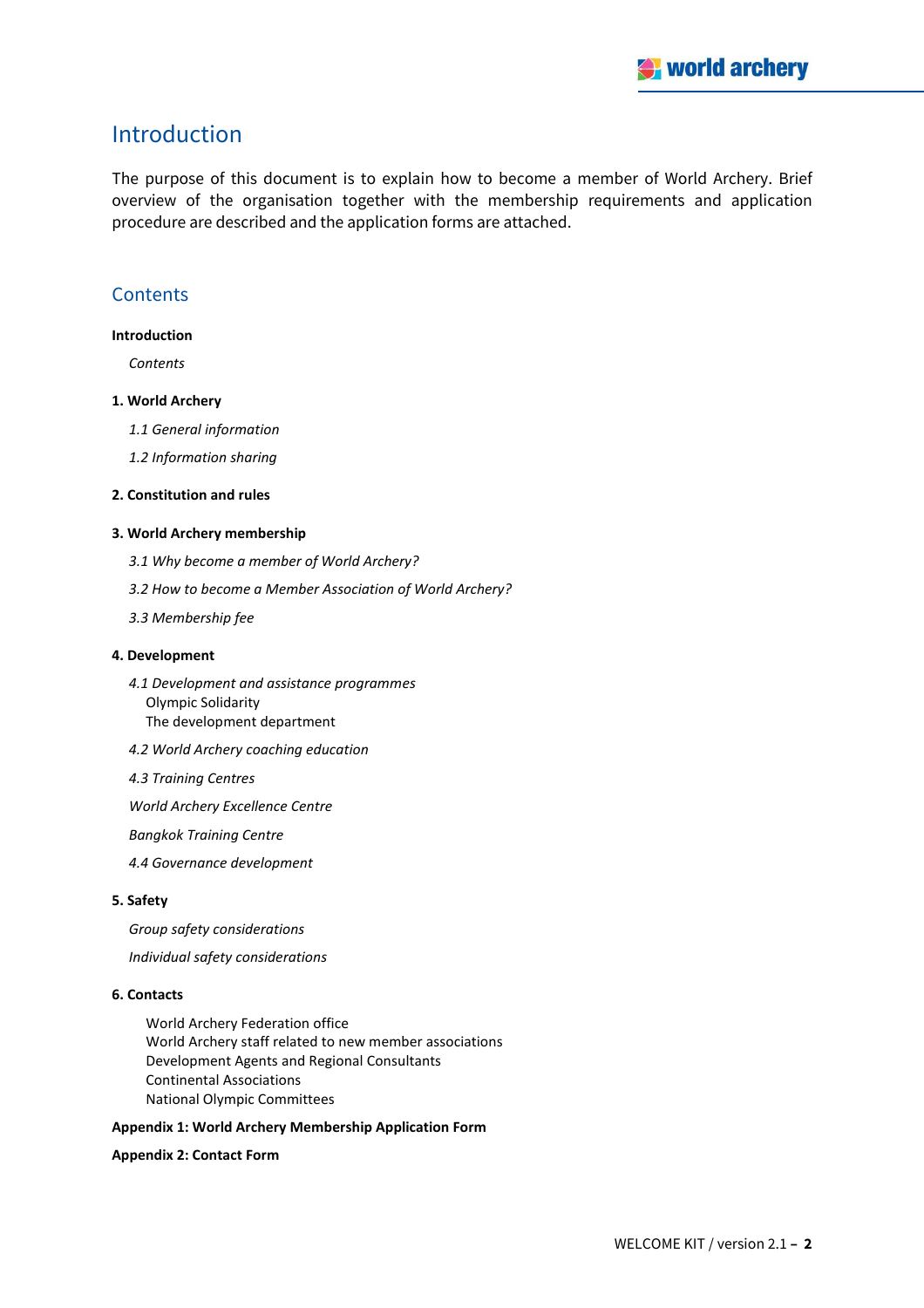# <span id="page-2-0"></span>1. World Archery

The World Archery Federation is the international governing body for the sport of archery worldwide.

## <span id="page-2-1"></span>1.1 General information

The objectives of World Archery, a non-profit organisation, as outlined in its constitution:

- To promote and encourage Archery throughout the world in conformity with the Olympic principles; including gender equity;
- To define and promote World Archery goals;
- To frame and interpret World Archery Rules;
- To arrange for the organisation of World Championships as Congress may establish in any discipline of Archery;
- To protect clean athletes and the integrity of sport, by substantially contributing to the fight against doping and by taking action against all forms of manipulation of competitions and related corruption;
- To confirm and maintain:
	- o World Records;
	- o Olympic Games Records;
	- o Paralympic Games Records
- To maintain results from:
	- o World Archery Championships;
	- o Olympic Games
	- o Paralympic Games
- To protect clean athletes and the integrity of sport, by substantially contributing to the fight against doping and by taking action against all forms of manipulation of competitions and related corruption;
- Not allow any form of discrimination in its actions or decisions, be it discrimination of any kind such as race, colour, sex, sexual orientation, language, religion, political or other opinion, national or social origin, property, birth or other status. Anyone part of the World Archery Family commits themselves by their actions to behave in a non-discriminatory and ethical manner;
- To seek to ensure safe and harassment-free environment for all people involved at the events;
- To promote and support the International Olympic Committee's Charter of Athletes' rights and responsibilities.

World Archery supports the new National Archery Federations and those from developing countries. We have decided to gather in a Welcome Kit, some information helping to create, manage and develop archery federations.

Our goal is to provide essential information to the associations wishing to establish and develop the sport of archery in their country. It is also designed to facilitate the task of becoming further involved in archery and to gain the assistance of all the resources that World Archery offers.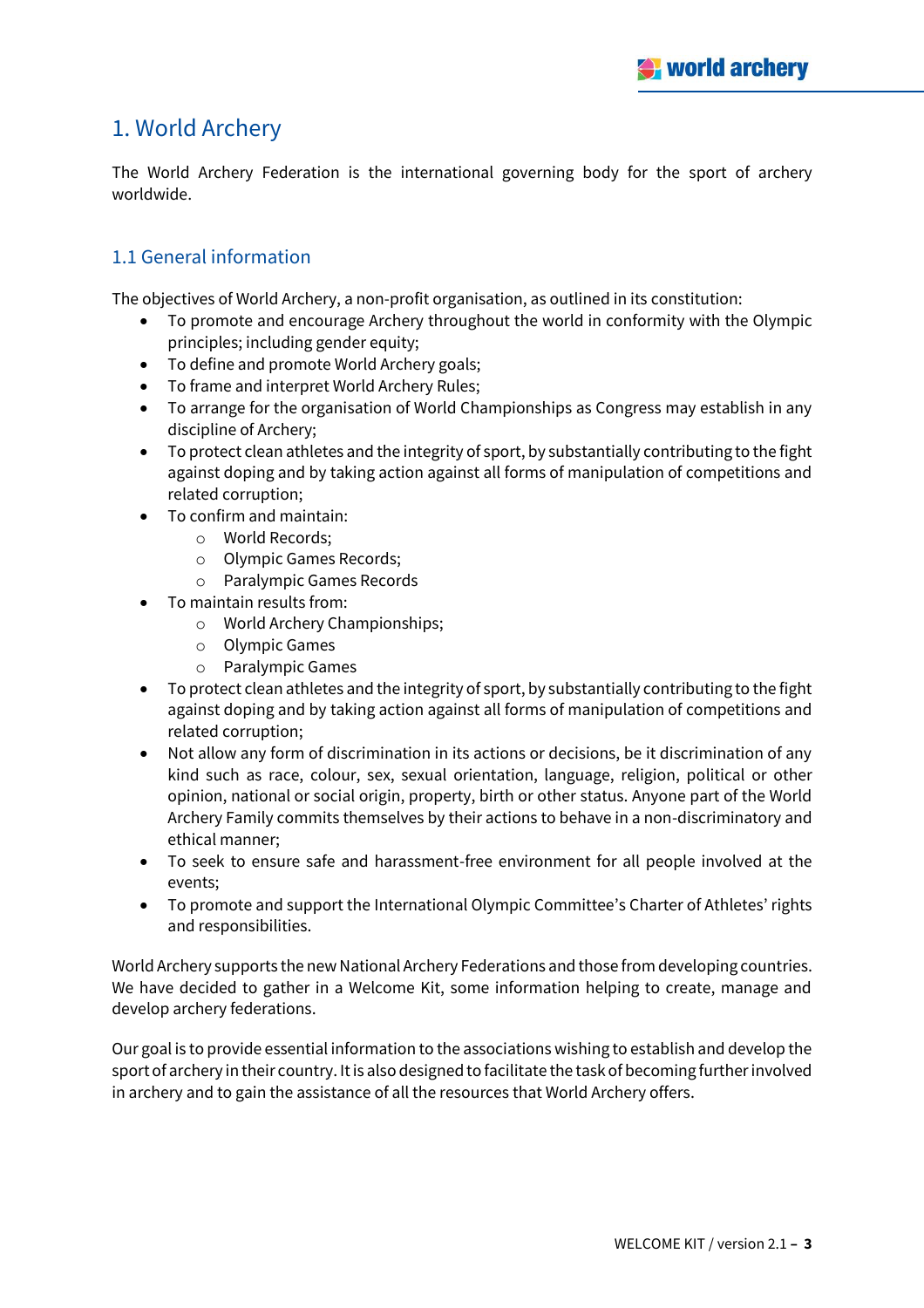# <span id="page-3-0"></span>1.2 Information sharing

There are different channels for communication, however the webpage and monthly newsletter are probably the most resourceful for a new member association:

- **Webpage**
	- o <https://worldarchery.sport/>
	- o News, past and upcoming events, athlete database, statistics, rules, development, coaching, judging, organisational structure, members, annual reports, online shop
- **Monthly newsletter**
	- o Sent to all member associations in English, [past editions and French version are](https://extranet.worldarchery.org/documents/index.php?dir=74)  [available in archive](https://extranet.worldarchery.org/documents/index.php?dir=74)
- **Monthly webinars and online calls**
	- o Covering varied topics such as sport development, strategy, governance, sustainability, or use of extranet
- **Extranet** 
	- o <https://extranet.worldarchery.sport/>
	- $\circ$  Each member association can create users with individual log-in credentials to Extranet and WAREOS online registration system
	- o Useful information relevant to archery is made available, including tutorials, training guides and case studies
- **Social media**
	- o [Facebook,](https://www.facebook.com/WorldArchery) [Instagram,](https://www.instagram.com/worldarchery/) [Twitter,](https://twitter.com/worldarchery) [Youtube](https://www.youtube.com/user/archerytv)

# <span id="page-3-1"></span>2. Constitution and rules

To know more about World Archery, please refer to the [rulebook](https://worldarchery.org/rulebook/) that is available on the webpage. The rulebook contains:

- $\bullet$  [Book 1](https://worldarchery.org/rulebook/article/1) Constitution and procedures
- [Book 2](https://worldarchery.org/rulebook/article/2) Events
- [Book 3](https://worldarchery.org/rulebook/article/3) Target Archery
- Book  $4$  Field and 3D Archery
- [Book 5](https://worldarchery.org/rulebook/article/5) Miscellaneous Archery Rounds
- $\bullet$  [Book 6](https://worldarchery.org/rulebook/article/1385) Anti-Doping Rules

The laws in the rulebook can be amended only by Congress. The procedure is described in the constitution, but it is important to know that all member associations can submit motions and proposals about the rulebook before the Congress.

Bylaws are marked in italic of the rulebook .pdf-version and can be changed by the Executive Board and confirmed or rejected by the Congress.

Interpretations are given by relevant committees and published on the webpage. Member associations can submit interpretation requests at any time and would be invoiced for that annually.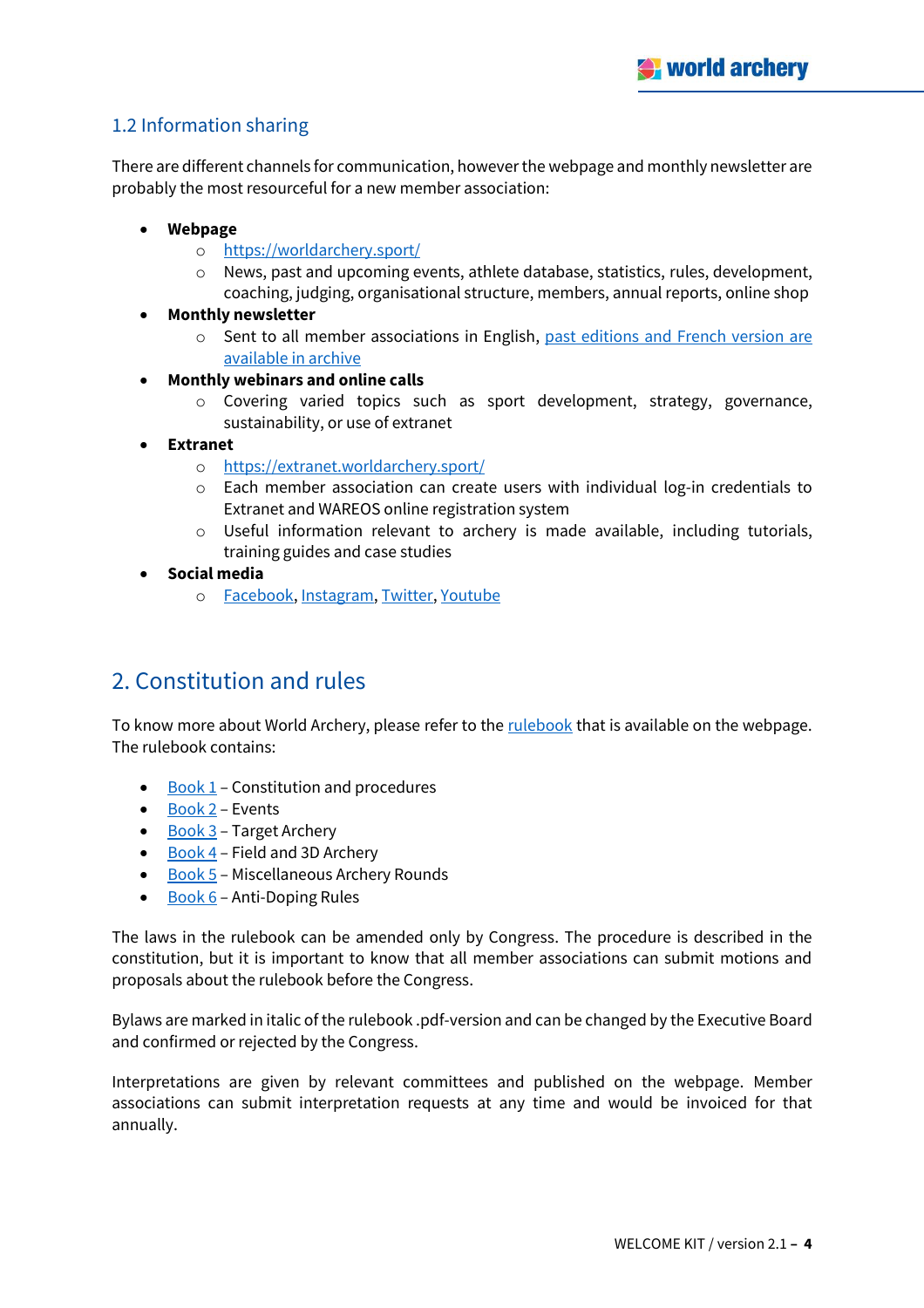Details related to judges are described in [Book 1, Appendix 4](https://worldarchery.org/rulebook/article/1131) and there is [Judging](https://worldarchery.org/Judging) section on the webpage which contains multiple online tools which can be also used on national level. Each member association should develop their own system for judges education and certification, [Judges Committee](https://worldarchery.org/committees#JUDGES_COMMITTEE) can advise if needed.

# <span id="page-4-0"></span>3. World Archery membership

## <span id="page-4-1"></span>3.1 Why become a member of World Archery?

Becoming a member with an International Federation brings with it many advantages. Those Associations wishing to become members of World Archery will be offered several important benefits. These include:

- Member associations are permitted to participate at **World Championships** and to several Multi-sport Games, including the Olympic Games and to courses for judges, coaches, organisers, etc.
- Member associations are permitted to propose **[amendments to official rules](https://worldarchery.sport/news/200073/electoral-and-voting-documents-published-world-archery-implements-governance-reforms)** or submit proposals for new rules in the sport of Archery. These proposals are then considered at next World Archery Congress. Member associations can also submit bylaw change proposals to the Executive Board.
- The **Olympic Solidarity** also offers assistance in development as long as the country applies through its National Olympic Committee (NOC) and as long as the NOC approved the request.

To become Member of NOC a National Federation from an Olympic sport must be first member of its governing International Sport Federation. It follows therefore that membership with World Archery is highly recommended.

- Only member associations can receive or have access to **useful information** relevant to archery.
- Member associations can apply for **assistance** from the World Archery Member Services Department which offers guidance, facilitates access t[o education,](https://worldarchery.sport/news/200032/nine-scholarships-study-sports-management-awarded-world-academy-sport-and-world-archery-1) proposes trainings, and, in some cases, a limited assistance in equipment.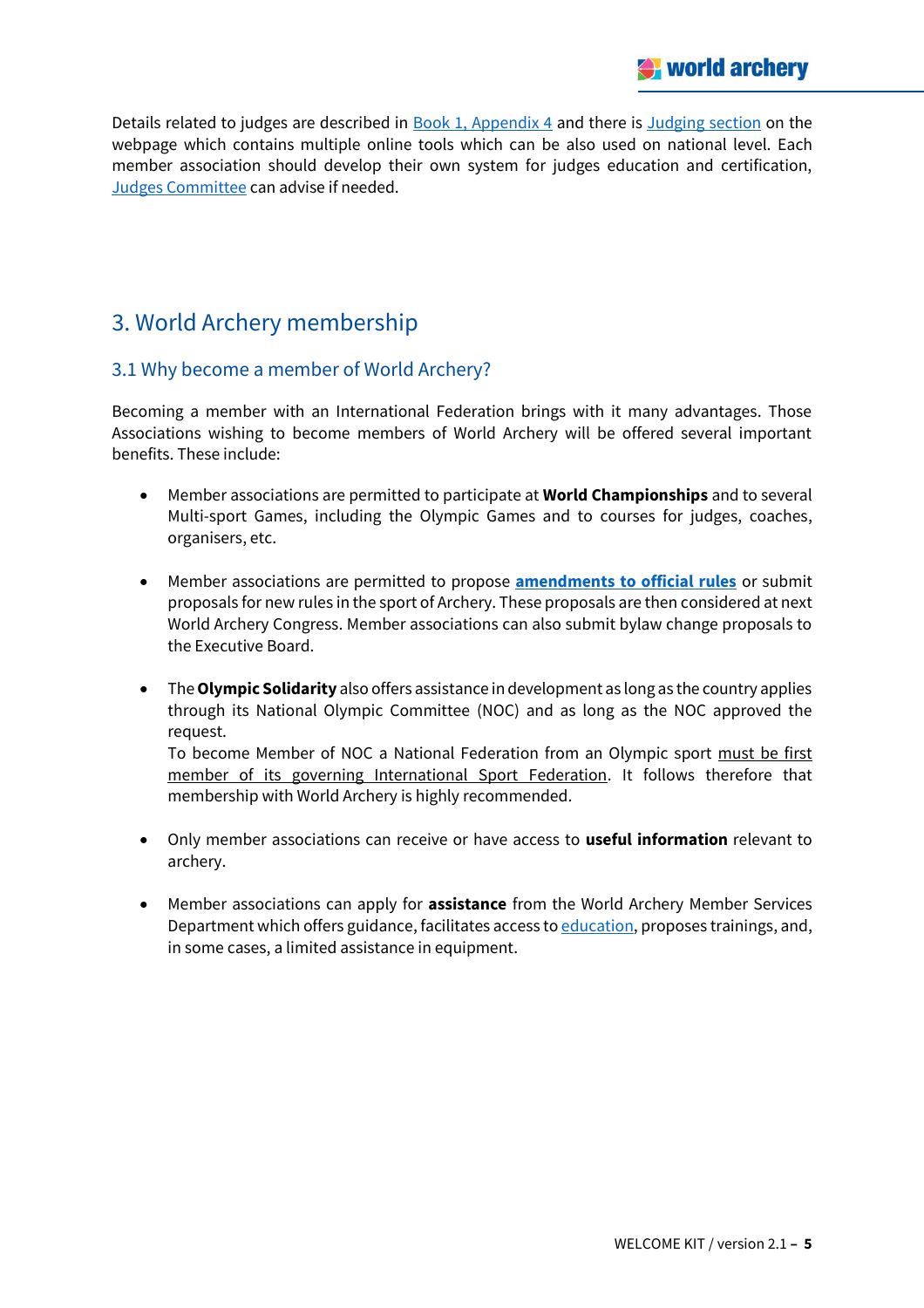## <span id="page-5-0"></span>3.2 How to become a Member Association of World Archery?

Becoming a member of World Archery is an easy process. It is necessary to follow certain procedures and guidelines as outlined in articles 1.4 and 1.5 of World Archery.

Generally, it is important to provide the four documents listed below and submit a payment as described in 3.3. of this document. After receiving all of the above, World Archery staff will review the documents and if everything is correct, the application folder will be passed to Executive Committee to vote on Temporarily Membership. The Congress, held once in every two years, will vote on the full membership.

Full Membership application shall include:

- 1. World Archery **Membership Application Form** with the statement of accepting the World Archery constitution (Appendix 1)
- 2. **Contact Form** for World Archery directory (Appendix 2)
- 3. **Constitution** (see below)
- 4. **Letter by national sport governing body** to confirm the number of athletes, can be issued by National Olympic Committee, ministry or other equivalent authority

A supporting **letter from one of your National Sport Governing Bodies recognising your National Association** is not mandatory but it would be a recommended addition for the application.

Regarding constitution, the original version should be provided and following points must be included in the document:

- 1. Name of the Association
- 2. Objectives of the Association
- 3. Who can become member and how to apply for membership
- 4. Clearly describe how athletes, coaches and judges are linked to the association and how they are part of the membership structure
- 5. How the Association is organised (Assembly, President, Council, Board, etc.)
- 6. How the officers are elected
- 7. The functions of each officer
- 8. Finances
- 9. Appeal process
- 10. Dissolution
- 11. State in your current constitution that you adopt World Archery constitution together with World Anti-Doping Agency (WADA) and World Archery anti-doping rules.

World Archery has produced more detaile[d guidelines for member a](https://extranet.worldarchery.org/documents/index.php/documents/index.php/?dir=548)ssociations' constitution.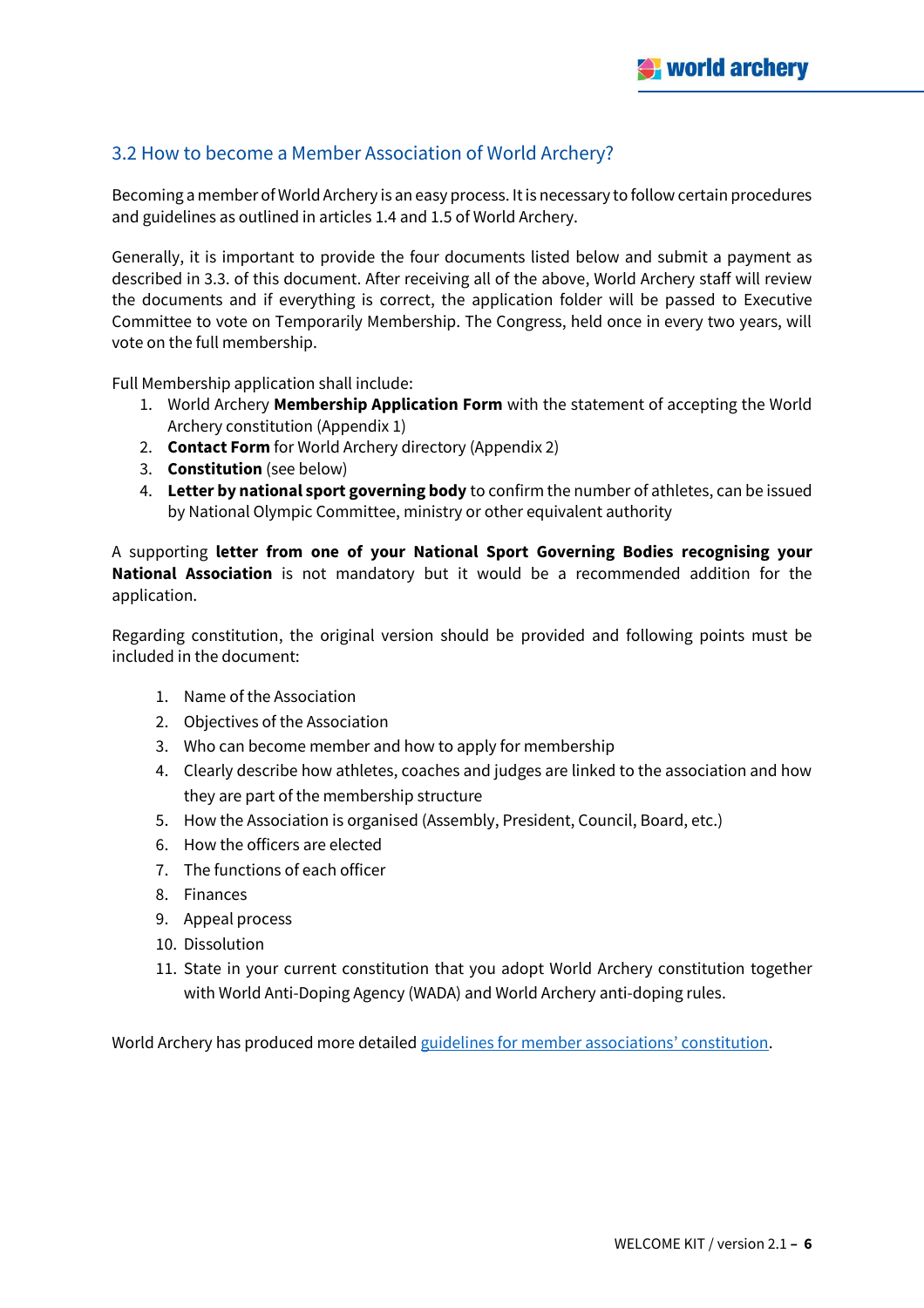## <span id="page-6-0"></span>3.3 Membership fee

Membership fee for the current year must be paid (invoiced and determined by World Archery) before the temporary affiliation is granted. The Membership fee is set in CHF.

The World Archery Congress in 2007 approved the principles of membership fee calculation system based on a United Nations ranking of the countries by GNI per capita and PPP in international. Every Congress confirms the amounts, last changes to the amount were made during Congress in 2013.

World Archery use[s the latest list](https://datahelpdesk.worldbank.org/knowledgebase/articles/906519-world-bank-country-and-lending-groups) of countries by gross national income per capita at nominal values, according to the Atlas method, an indicator of income developed by the World Bank.

| # of members(*)  | <b>Countries with</b><br>low-income<br>economies | <b>Countries with lower-</b><br>middle-income<br>economies | <b>Countries with</b><br>upper-middle-<br><i>income economies</i> | Countries with high-<br><i>income economies</i> |
|------------------|--------------------------------------------------|------------------------------------------------------------|-------------------------------------------------------------------|-------------------------------------------------|
| Less than 250    | 40 CHF                                           | 80 CHF                                                     | 160 CHF                                                           | 240 CHF                                         |
| $251 - 500$      | 80 CHF                                           | 160 CHF                                                    | 320 CHF                                                           | 480 CHF                                         |
| $501 - 1000$     | 120 CHF                                          | 240 CHF                                                    | 480 CHF                                                           | 720 CHF                                         |
| $1001 - 2000$    | 160 CHF                                          | 320 CHF                                                    | 640 CHF                                                           | 960 CHF                                         |
| $2001 - 4000$    | 200 CHF                                          | 400 CHF                                                    | 800 CHF                                                           | 1200 CHF                                        |
| $4001 - 8000$    | 240 CHF                                          | 480 CHF                                                    | 960 CHF                                                           | 1440 CHF                                        |
| $8001 - 16000$   | 280 CHF                                          | 560 CHF                                                    | 1120 CHF                                                          | 1680 CHF                                        |
| $16000 - 32000$  | 320 CHF                                          | 640 CHF                                                    | 1280 CHF                                                          | 1920 CHF                                        |
| $32001 - 64000$  | 360 CHF                                          | 720 CHF                                                    | 1440 CHF                                                          | 2160 CHF                                        |
| 64 000 - 128 000 | 400 CHF                                          | 800 CHF                                                    | 1600 CHF                                                          | 2400 CHF                                        |
| Rational:        | <b>Basic</b><br>membership<br>(BM)               | BMx2                                                       | BMx4                                                              | BMx6                                            |

#### **Membership fee to World Archery in CHF**

(\*) # of registered archers certified by either the National Olympic Committee or other National Sport Governing Body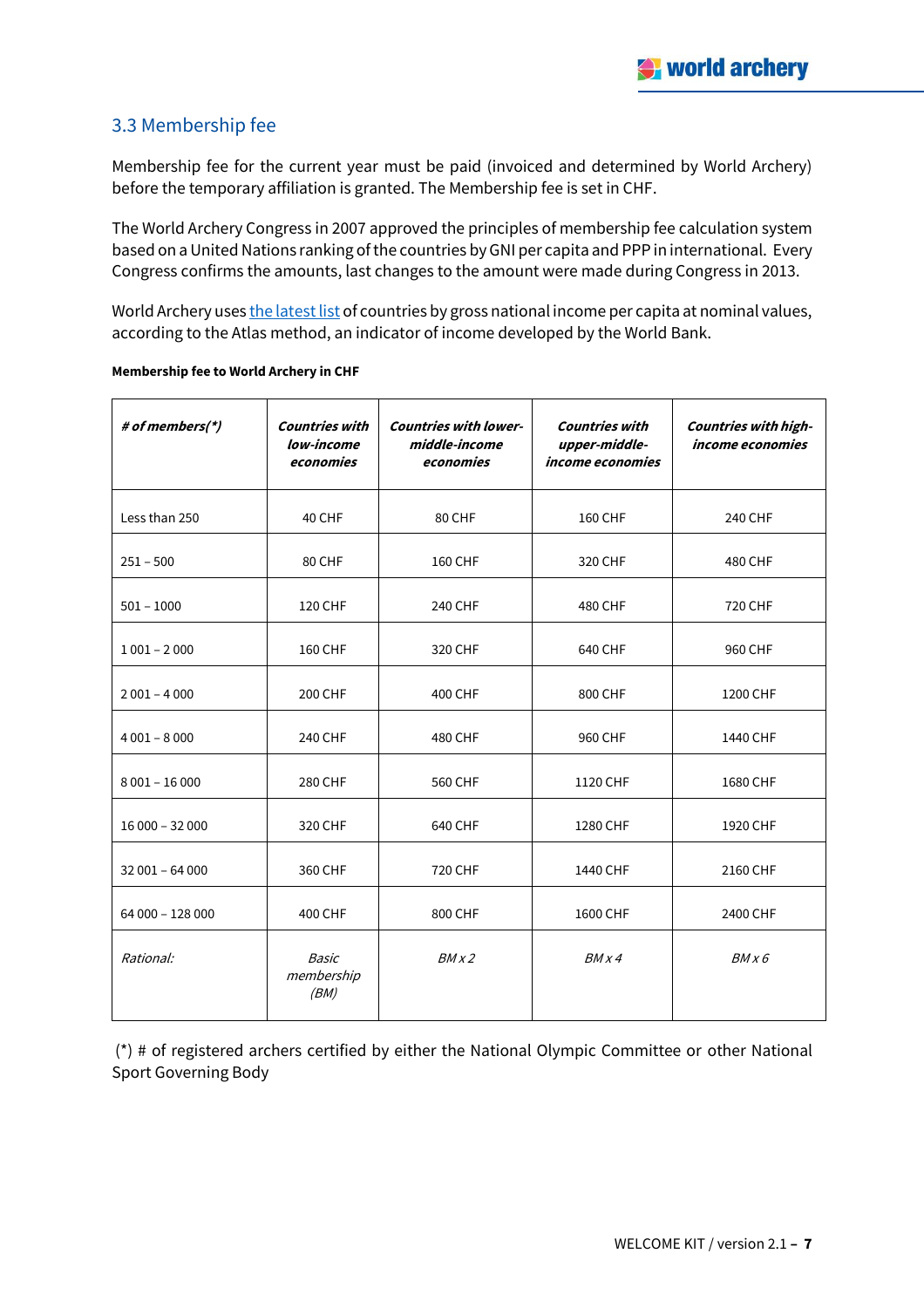# <span id="page-7-0"></span>4. Development

#### <span id="page-7-1"></span>4.1 Development and assistance programmes

There are various sources of assistance available to World Archery member associations: from World Archery Development Department, the Olympic Solidarity, Continental Associations and some partners.

#### <span id="page-7-2"></span>Olympic Solidarity

With the provision that a nation does have a National Olympic Committee, the possibility to receive training and development programs becomes a reality. The fund of Olympic Solidarity is a source of help and encouragement for all sports men and women, from all levels. The OS assistance is delivered though training, coaching, technical assistance for diffusing and developing knowledge of sports techniques, propagating Olympic ideals, especially fair play, and collaborating with all federations and organisations linked with sport.

There are 21 different programs that are offered by the Olympic Solidarity, divided into five areas: athletes, coaches, NOC management and knowledge sharing, promotion of the Olympic values, forums and special values. The first two – projects related to athletes and coaches - are most commonly delivered in coordination with World Archery. Ask for detailed info about each program from World Archery or your National Olympic Committee, or visit Olympic Committee webpage [Olympic Solidarity section](https://www.olympic.org/olympic-solidarity-commission) and read the [overview of their programs.](https://www.olympic.org/olympic-solidarity-world-programmes)

When you apply to an OS program **through your NOC** (mandatory), please send a copy of your application to the Member Services Department of World Archery.

The National Olympic Committee will submit your request to the Olympic Solidarity for analysis in cooperation with World Archery where a decision is made.

World Archery highly encourages the new member associations to apply to the assistance of the Olympic Solidarity and therefore to work closely with the National Olympic Committee.

For further information on the Olympic Solidarity programmes, do not hesitate in contacting your National Olympic Committee or World Archery office.

#### <span id="page-7-3"></span>The development department

World Archery has many development projects running on a yearly basis.

World Archery Development Department assists the Continental Associations and member associations in Training, Coaching, Judging, Para-archery, Equipment, Competition, Structuration and Operation.

Until 2004, World Archery focused primarily on new member associations worldwide. Due to these efforts, World Archery now counts 166 member associations in March 2021.

Since 2003, World Archery has put a strong effort to coaching education as the main development tool, but also assisted member associations in other various areas. Since 2009 we have also emphasised management and strategic planning. The goal has been to get more exposure to our sport through strong member associations.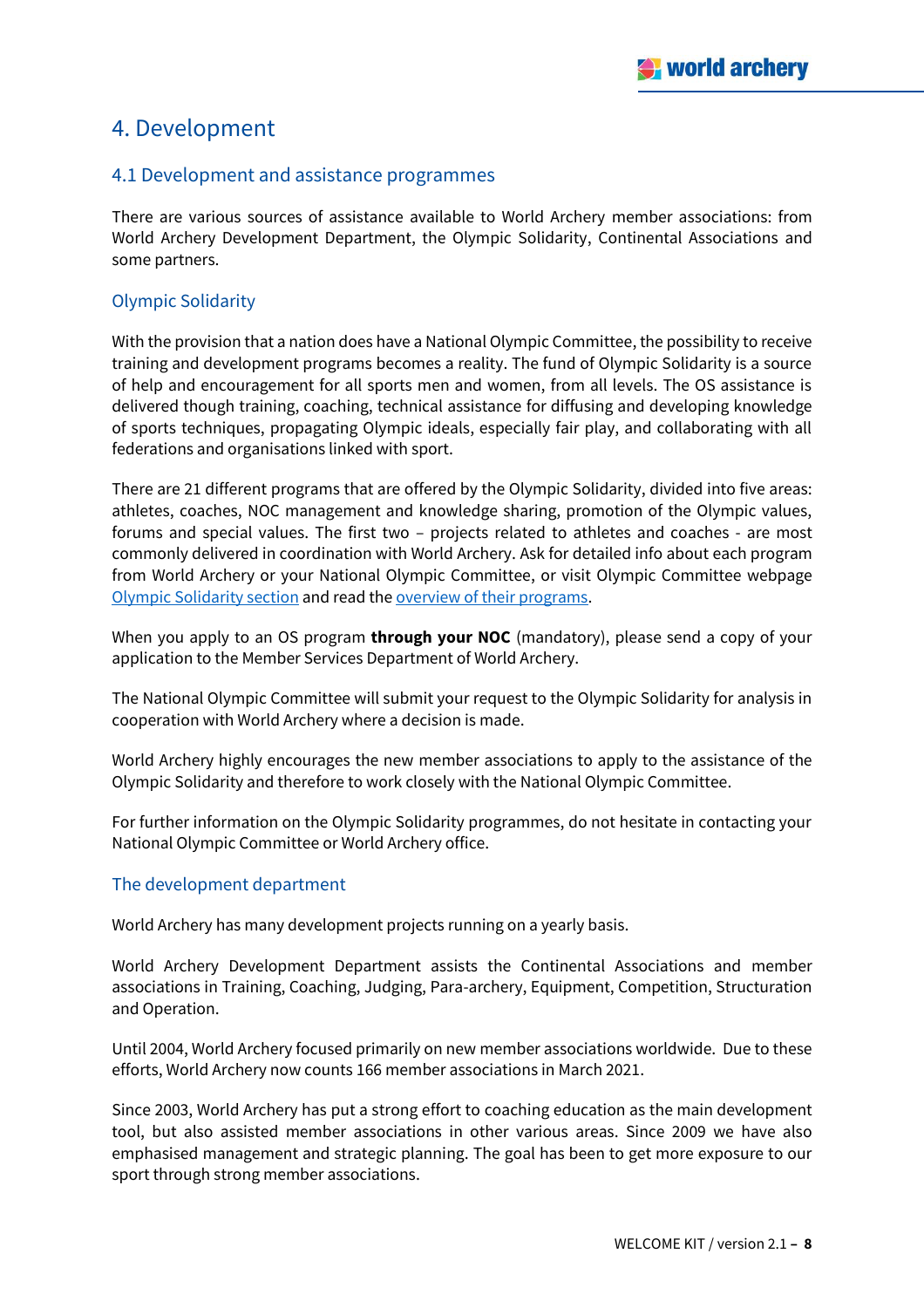## <span id="page-8-0"></span>4.2 World Archery coaching education

You can find multiple tools and documents from the World Archery webpage - Sport - [Coaching.](https://worldarchery.org/Coaching) Including:

- **[Archery Glossary](https://extranet.worldarchery.org/documents/index.php?dir=137)**
- [World Archery Coaching system presentation](https://documents.worldarchery.org/Coaches/Accreditation/WA_Coaching_presentation.pdf)
- [Coaching Manual](https://issuu.com/worldarchery/docs/manual_coaching_level_1)  level 1 an[d level 2](https://extranet.worldarchery.org/documents/index.php/Coaches/Accreditation/Coaching_Levels/Coaching_Manual_Level2.pdf)
- [How to become a coach trainer?](https://extranet.worldarchery.org/documents/index.php/documents/?doc=3893)
- [Beginner Awards program](https://worldarchery.org/beginners-awards) and [beginners](https://extranet.worldarchery.org/documents/index.php/Federation/Award_Schemes/Beginners_Manual.pdf) manual
- [Performance awards](https://extranet.worldarchery.org/documents/index.php/documents/?dir=97)
- [Training plan guide presentation](http://documents.worldarchery.org/documents/?doc=4502)
- [How to Build an Archery Range](https://documents.worldarchery.org/Coaches/Facilities/How_to_Build_an_Archery_Range.pdf)
- [Make Your Own Equipment](https://documents.worldarchery.org/Coaches/Equipment/MAKE_YOUR_OWN_EQUIPMENT.pdf)

This section also includes various guides: Make your own equipment – Building an archery range – Observation. You can find the development calendar on World Archery webpage in the same section. It usually includes training camps and coaching courses organised by member associations or by World Archery. It is also published in the monthly newsletter (see 1.2 of the Welcome Kit).

#### <span id="page-8-1"></span>4.3 Training Centres

#### <span id="page-8-2"></span>World Archery Excellence Centre

The Centre was opened in 2016, in Lausanne (SUI). It includes an outdoor range, an indoor hall with up to 70 meter distance, video analyse equipment, a gym, a sauna and hydromassage for recovery, multiple seminar rooms and a cafeteria. The centre organises various events for local and international community. Feel free to contact the Centre to organise a training camp or participate in one of their events.

More information, including event calendar on their webpage: <https://worldarcherycentre.org/en/>

## <span id="page-8-3"></span>Bangkok Training Centre

The Bangkok Archery Centre is accredited partner Centre in Thailand. The Centre hosts numerous international coaching and coach trainer courses throughout the year. The venue is a hub for archery development in Asia.

#### <span id="page-8-4"></span>4.4 Governance development

All World Archery members are strongly encouraged to have their own strategic plan. For that purpose MA can use one of the existing documents and also to contact one of the strategic planning regional consultants.

There is also Good Governance and Strategic Planning ad-hoc committee appointed to discuss the main governance topics related to archery community.

On strategic planning, the main tool for new member association i[s Targeting Gold](https://extranet.worldarchery.org/documents/index.php/documents/index.php/?dir=503) – a workbook to successful strategy (available in 5 languages).

A genera[l guide to constitution](https://extranet.worldarchery.org/documents/index.php/documents/index.php/?dir=548) is published and you could ask your constitution to be reviewed or get more specific advise on electoral rules by contacting World Archery office.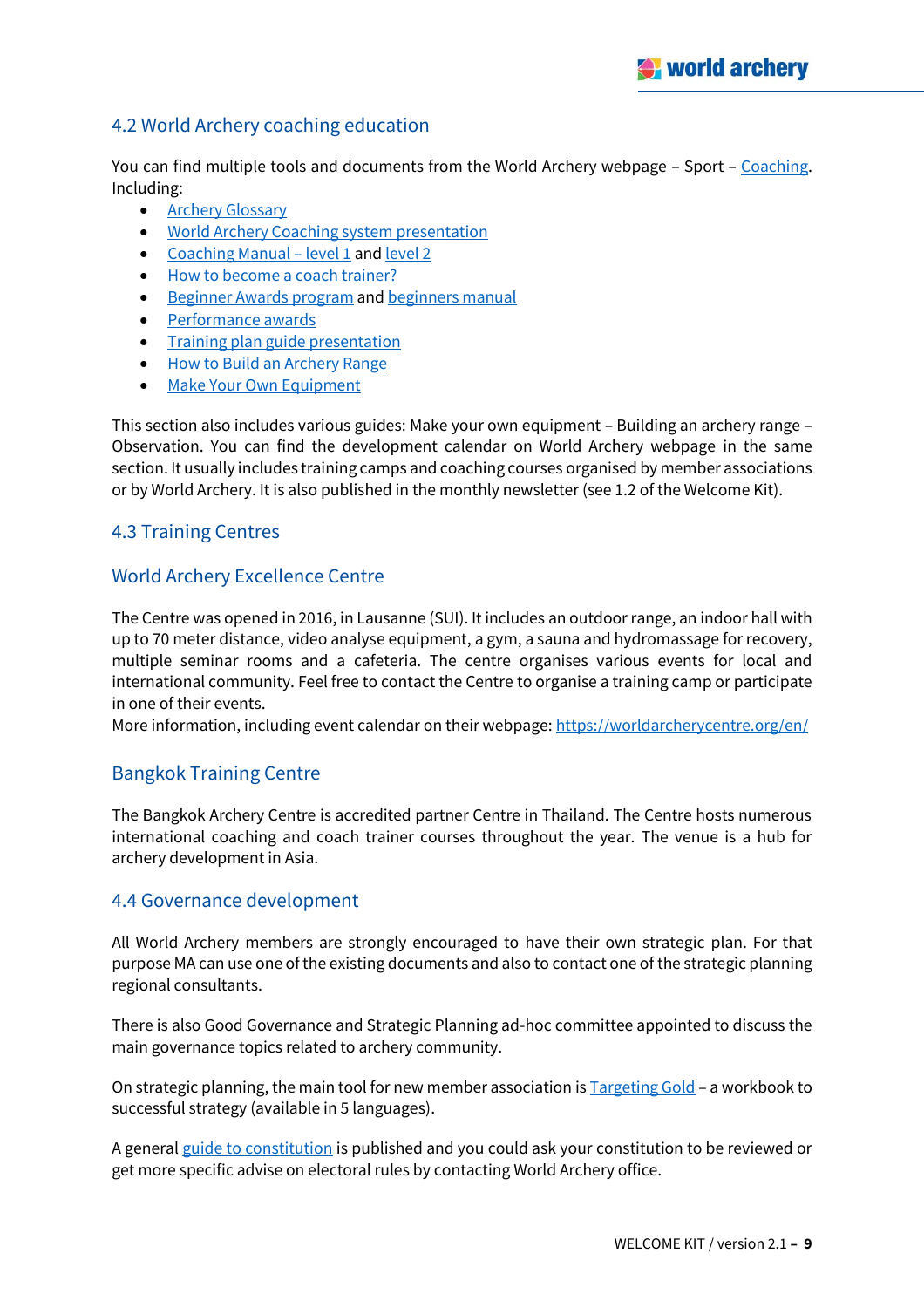# <span id="page-9-0"></span>5. Safety

The sport of archery must adhere to certain **safety rules**. The following is a list of some ideas and suggestions that is not restricted:

## <span id="page-9-1"></span>Group safety considerations

- Place the targets in an area completely without danger or at the foot of a small rise.
- Avoid placing the targets in front of a wall; the arrows that shoot into the wall will be severely damaged.
- If the chosen area presents any sort of danger (car park, neighbouring gardens, public paths, windows) do not hesitate to fix protection netting.
- There has to be a zone of 10 meters large on each shooting side.
- All the archers must be located on the same shooting line.
- All archers must stop shooting if someone enters the shooting zone.
- All archers should shoot at the same time.
- Never point a bow towards someone, with or without an arrow.
- Never touch another archer when they are in the shooting position.
- Never shoot with the bow horizontally on the shooting line; the span of the bow can disturb other archers.
- Never shoot before everyone has returned to the shooting line.
- Never shoot an arrow vertically; it is impossible to know where the arrow will land.
- Do not stand behind an archer who is in the process of withdrawing the arrows from the target.
- Ensure that no archer is shooting with damaged equipment.
- Ensure that the archers move back several steps after having shot their arrows.
- Do not draw back or flex the bow, even without an arrow, outside of the shooting stance.

## <span id="page-9-2"></span>Individual safety considerations

- All beginners should wear a forearm protector; this piece of equipment helps to prevent injuries and accidents.
- When in the shooting position, the string must be able to pass freely without obstructions. The clothing chosen for shooting should be adapted to this need.
- Do not use arrows that are too short; these can cause serious injuries to the archer if they fall from the arrow rest during shooting.
- Once on the shooting line, never collect an arrow unless it is possible to reach it with the end of the bow without moving the feet.
- Never pass in front of a line of archers; neither at close range nor at a distance.
- Never draw back the string and release it without an arrow; there is a risk of breakage to the equipment.
- When going to retrieve the arrows from the target watch out for fallen arrows on the ground and approach the target from the side. Always walk.
- Never use damaged bows or strings; here also there is a risk of breakage to the equipment.
- Do not withdraw the arrows from the target at the same time as another archer on the same target; there is a risk of being struck in the face by the arrow nock as the other archer withdraws the arrow.

Technical requirements that apply for competition fields, are described in th[e rulebook.](https://worldarchery.org/rulebook/article/13)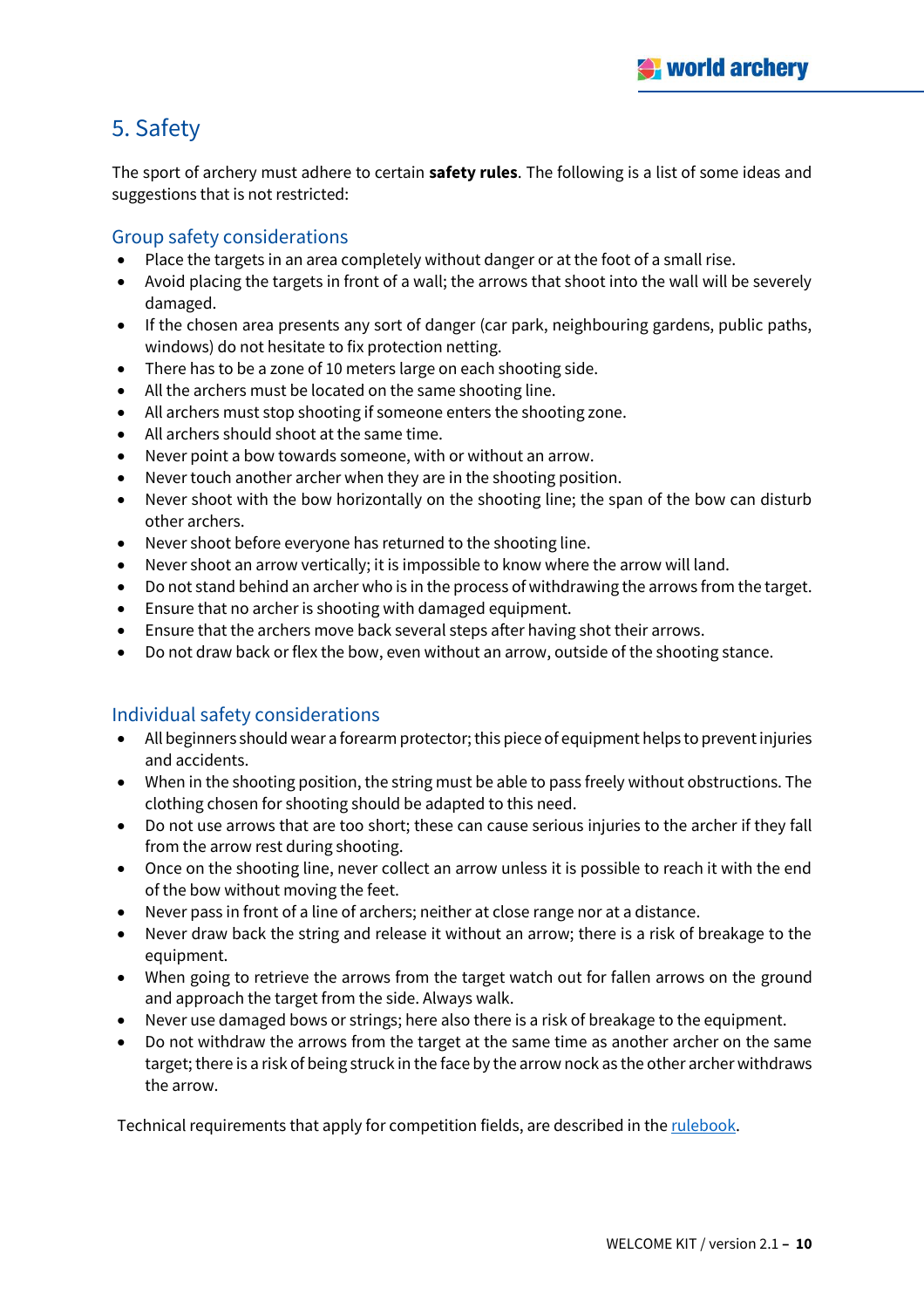# <span id="page-10-0"></span>6. Contacts

#### <span id="page-10-1"></span>World Archery Federation office

Maison du Sport International Avenue de Rhodanie 54 1007, Lausanne, Switzerland +41 21 614 30 50 [info@archery.org](mailto:info@archery.org)

#### <span id="page-10-2"></span>World Archery staff related to new member associations

| Development, Strategy and Constitution                                | Ms Siret Luik | sluik@archery.sport                            |
|-----------------------------------------------------------------------|---------------|------------------------------------------------|
| Membership application and contact for<br>Olympic Solidarity projects |               | Ms Cecilia Viscarra M. cviscarra@archery.sport |

#### <span id="page-10-3"></span>Development Agents and Regional Consultants

| Americas | Mr Sergio Font     | sfont@archery.sport     |
|----------|--------------------|-------------------------|
| Africa   | Mr Khaled Lamandé  | kslamande@archery.sport |
| Oceania  | Ms Cushla Matheson | cmatheson@archery.sport |

The list of regional consultants for strategic planning is available [here.](https://worldarchery.org/Development)

#### <span id="page-10-4"></span>Continental Associations

| World Archery Africa | http://www.africanarchery.org/                                                              | aladin.gabr@wadidegla.com                |
|----------------------|---------------------------------------------------------------------------------------------|------------------------------------------|
| World Archery Asia   | http://www.asianarchery.com                                                                 | asianarchery@sports.or.kr                |
|                      | World Archery Americas http://www.waamericas.org/                                           | worldarcheryamericas@gmail.com           |
|                      | World Archery Europe http://www.archeryeurope.org/                                          | rapportinternazionali@fitarco-italia.org |
|                      | World Archery Oceania http://www.worldarcheryoceania.org/ secretary@worldarcheryoceania.org |                                          |

All member associations are automatically members of the Continental Association based on NOC's respective continental organisations, except otherwise determined by the Executive Board.

#### <span id="page-10-5"></span>National Olympic Committees

Please find the contacts of your NOC on the webpage of International Olympic Committee: <https://www.olympic.org/national-olympic-committees>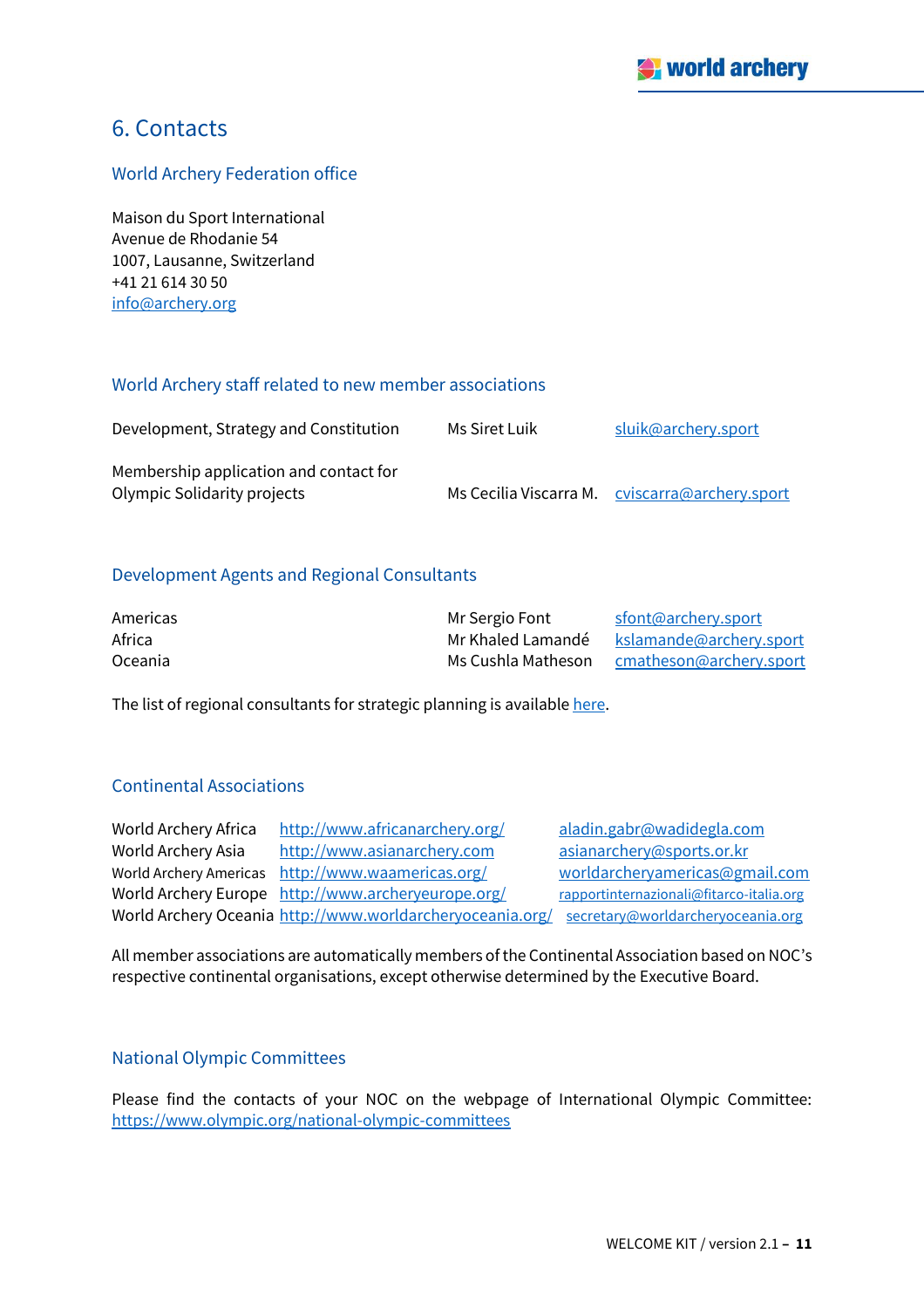# <span id="page-11-0"></span>**Appendix 1: World Archery Membership Application Form**

[Download editable version](https://documents.worldarchery.sport/Members/MA_membership_application.docx) here

To: World Archery Federation Avenue de Rhodanie 54 1007 Lausanne, Switzerland

I am writing to you as the (Secretary General or President) of the (name of the organisation) , to apply for membership to the International Archery Federation. Our Organisation is the only archery organisation in (country) related to the objectives of World Archery\* and wishes to become a member of World Archery.

We recognise World Archery as the International Federation for Archery. We agree to abide by its Rules as stated in its Constitution, including the Code of Ethics and Conduct, and shall submit to its jurisdiction in archery matters and shall undertake to do everything to promote its goals.

Our Organisation commits to fulfil minimum requirements, including:

- *organise a national championship in target archery at least once every Olympiad*
- *have a minimum of 10 competing athletes*
- *report to World Archery on the activities of their member association*
- *have anti-doping rules that are in compliance with and follow the World Archery Anti-doping rules and the World Anti-Doping Code*
- *be a member in good standing with World Archery*

We accept the World Archery Constitution in signing this document and we are enclosing a copy of our current Constitution.

Our Organisation does not discriminate against any country, organisation, nor person on the basis of their race, colour, sex, sexual orientation, language, religion, political or other opinion, national or social origin, property, birth or other status.

On behalf of the Organisation wanting to become a member of World Archery:

(name of Secretary General or President)

Signature: \_\_\_\_\_\_\_\_\_\_\_\_\_\_\_\_\_ Date: \_\_\_\_\_\_\_\_\_\_\_\_\_\_\_\_\_

\* *It is not necessary to be a member of a National Olympic Committee to be a member of the World Archery, but it is highly recommended to have at least the letter of recognition, for the reasons mentioned earlier*.

Please submit this form to Ms Cecilia Viscarra by emai[l cviscarra@archery.sport](mailto:cviscarra@archery.sport)